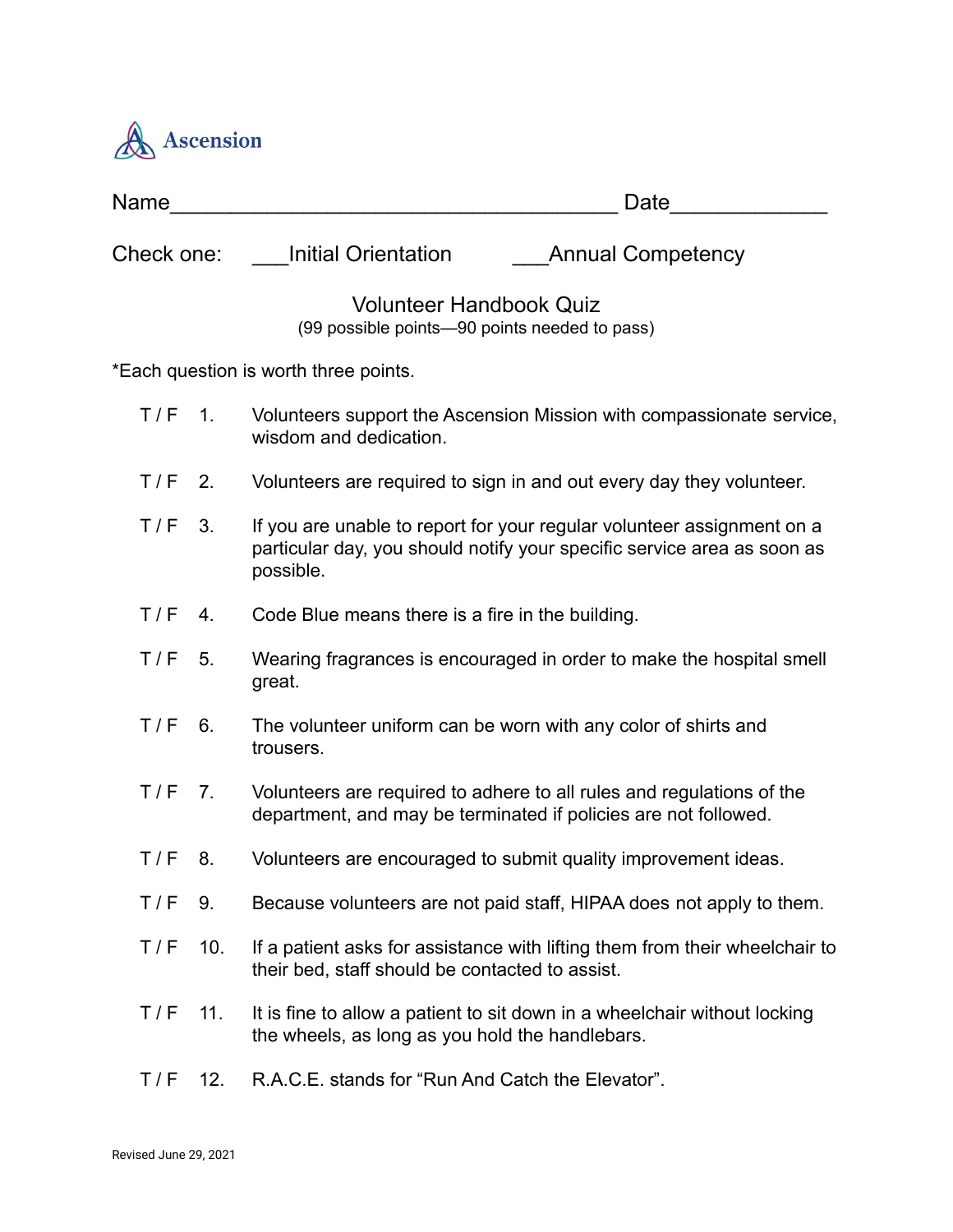- T/F 13. The best way to lift an object is to bend over at the waist and pick it up.
- T / F 14. If you are hurt or injured while volunteering, you must report the incident to your immediate supervisor and the Volunteer Department.
- T / F 15. MSDS (Material Safety Data Sheets) are available on the computer in all departments in accordance with the Right to Know Law, which informs workers about hazardous materials.
- T / F 16. Washing your hands is the most important thing you can do to prevent the spread of infection.
- T / F 17. If you get a call on your cell phone, you can answer it anywhere.
- T / F 18. Universal Precautions require that all healthcare volunteers and workers consider all patients' blood and body fluids as potentially infectious.
- T/F 19. If you witness an accident or incident while volunteering, you must report it immediately to a staff person in the department.
- T/F 20. To prevent errors when taking a message, you should use the read back/repeat back method.
- T / F 21. Clear and complete communication leads to 200% accountability: 100% accountability for yourself + 100% accountability for others.
- T / F 22. In the event of an active shooter, you should Run, Hide, and Fight.
- T / F 23. Age-specific competencies are skills you need to use to give the care that meets each person's unique needs.
- T / F 24. IRIS stands for I Require Immediate Starbucks
- T / F 25. A letter of verification will automatically be completed on the same day that it is requested.
- T / F 26. Volunteers are permitted to enter isolation rooms.
	- 27. When should you wash your hands?
		- a. Before eating
		- b. After handling patient equipment and flowers
		- c. After blowing or wiping your nose
		- d. All of the above